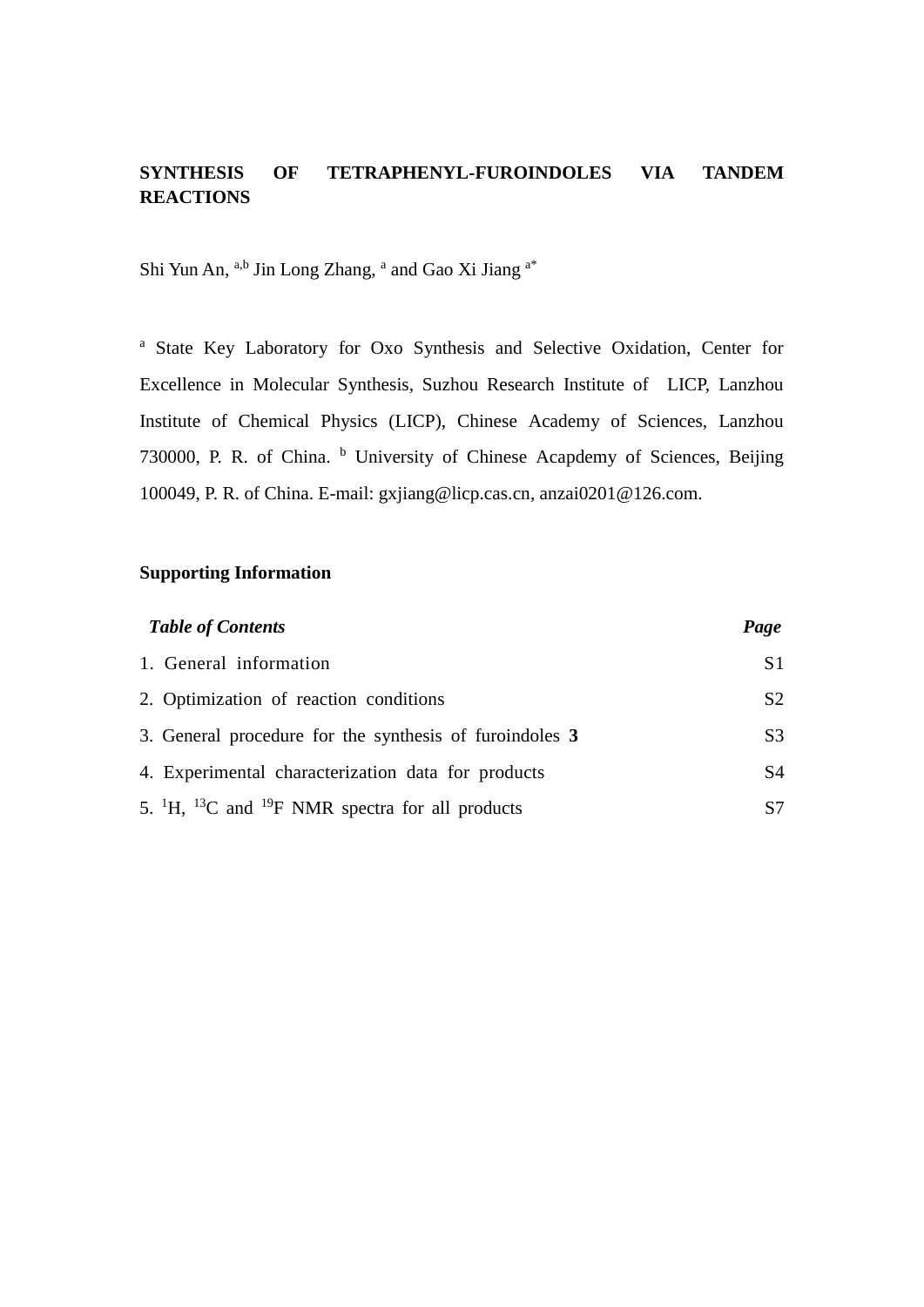### **1. General information**

Experimental: All non-aqueous manipulations were using standard Schlenk techniques. All reactions were carried out under nitrogen atmosphere. Reactions were monitored using thin-layer chromatography (TLC) on silica gel plates. Visualization of the developed plates was performed under UV light (254 nm) or KMnO<sup>4</sup> stain. Silica gel flash column chromatography was performed on SYNTHWARE 40-63 μm silica gel. Instrumentation: All NMR spectra were run at  $400$  MHz ( $^{1}$ H NMR) or  $100$ MHz (<sup>13</sup>C NMR) in CDCl<sub>3</sub>, or  $d_6$ -DMSO solution. <sup>1</sup>H NMR spectra were internally referenced to TMS. <sup>13</sup>C NMR spectra were internally referenced to the residual solvent signal. Data for <sup>1</sup>H NMR are reported as follows: chemical shift ( $\delta$  ppm), multiplicity (s = singlet, d = doublet, t = triplet, q = quartet, m = multiplet, br = broad), coupling constants (*J*) were reported in Hz. High resolution mass spectra (HRMS) were recorded on Bruker MicrOTOF-QII mass instrument (ESI). Materials: Unless otherwise indicated, starting catalysts and commercially available reagents were used without additional purification.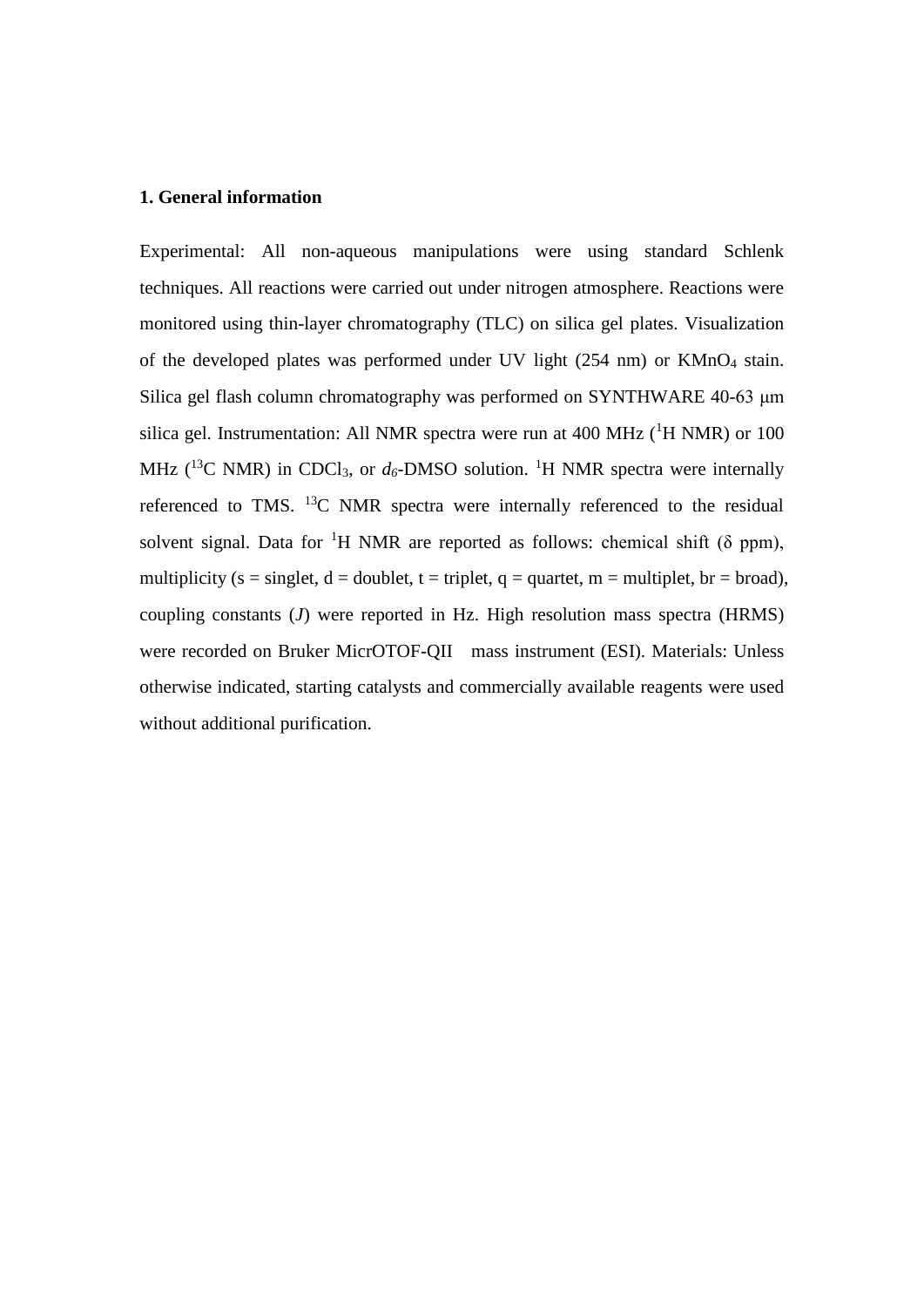### **2. Optimization of reaction conditions**

| HO.<br>1a      | $\sim$<br>NH <sub>2</sub><br>ÒH∥<br>$\ddot{}$<br>$\mathbf{2}$ | TsOH·H <sub>2</sub> O<br>$(0.4$ equiv)<br>T (°C), toluene<br>H<br>N <sub>2</sub> | 3a             |
|----------------|---------------------------------------------------------------|----------------------------------------------------------------------------------|----------------|
| entry          | catalyst                                                      | $T (^{\circ}C)$                                                                  | yield $(\%)^b$ |
| 1              | TsOH·H <sub>2</sub> O                                         | 110                                                                              | 30             |
| $\overline{2}$ | TsOH·H <sub>2</sub> O                                         | 130                                                                              | 53             |
| 3              | TsOH·H <sub>2</sub> O                                         | 150                                                                              | 46             |

Table S1. Optimization of temperature<sup>a</sup>

<sup>a</sup> Reaction conditions: **1a** (0.1 mmol), **2** (0.24 mmol, 1.2 eq), TsOH·H<sub>2</sub>O (0.4 eq), reaction temperature:  $25 \text{ °C}$  (1.5 h),  $60 \text{ °C}$  (1.5 h),  $80 \text{ °C}$  (1 h),  $100 \text{ °C}$  (1 h),  $T$  ( $\text{ °C}$ ) (90 h), under an nitrogen atmosphere (the vial was evacuated and filled with nitrogen three times ), toluene  $(2 \text{ mL})$ ,  $^{b}$  Isolated yield.

| <b>Table S2.</b> Optimization of additive <sup>a</sup> |
|--------------------------------------------------------|
|--------------------------------------------------------|

| HO.<br>1a      | - 20<br>NH <sub>2</sub><br>ÓΗ<br>$\ddot{}$<br>$\mathbf 2$ | TsOH·H <sub>2</sub> O<br>$(0.4$ equiv)<br>130 °C, toluene<br>H<br>additive, $N_2$ | 3a              |
|----------------|-----------------------------------------------------------|-----------------------------------------------------------------------------------|-----------------|
| entry          | catalyst                                                  | additives                                                                         | yield $(\%)$    |
| 1              | TsOH·H <sub>2</sub> O                                     |                                                                                   | 53 <sup>b</sup> |
| $\overline{2}$ | TsOH·H <sub>2</sub> O                                     | MgSO <sub>4</sub>                                                                 | 11              |
| 3              | TsOH·H <sub>2</sub> O                                     | 4Å M.S.                                                                           | $n.d.^c$        |

<sup>a</sup> Reaction conditions: **1a** (0.1 mmol); **2** (0.24 mmol, 1.2 eq); TsOH·H<sub>2</sub>O (0.4 eq); additive (100 mg); reaction temperature:  $25 \text{ °C}$  (1.5 h); 60  $\text{ °C}$  (1.5 h); 80  $\text{ °C}$  (1 h); 100  $\rm{O}^{\circ}C$  (1 h); 130  $\rm{O}^{\circ}C$  (90 h); under an nitrogen atmosphere (the vial was evacuated and filled with nitrogen three times ); toluene  $(2 \text{ mL})$ . <sup>b</sup> no additive. <sup>c</sup> n.d. = not detected.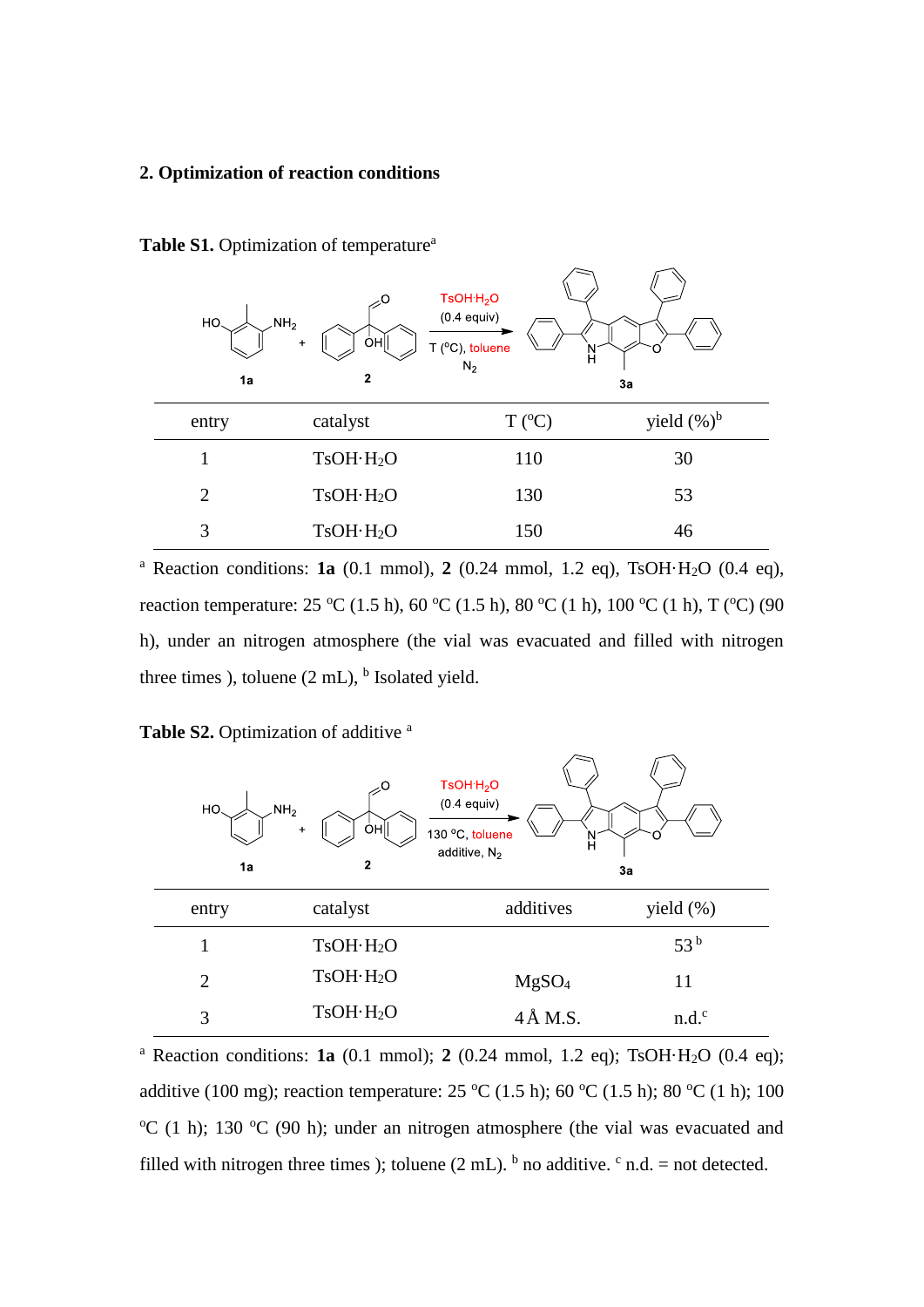Table S3. Optimization of catalyst<sup>a</sup>

| HO.<br>1a      | 0؍<br>NH <sub>2</sub><br>ÔH∥<br>$\ddot{}$<br>2 | catalyst<br>$(0.4$ equiv)<br>130 °C, toluene<br>ĥ<br>additive, $N_2$ | 3a           |
|----------------|------------------------------------------------|----------------------------------------------------------------------|--------------|
| entry          | catalyst                                       | $T (^{\circ}C)$                                                      | yield $(\%)$ |
|                | TsOH·H <sub>2</sub> O                          | 130                                                                  | 53           |
| $\overline{2}$ | PPTS <sup>b</sup>                              | 130                                                                  | 27           |

<sup>a</sup> Reaction conditions: **1a** (0.1 mmol); **2** (0.24 mmol, 1.2 eq); TsOH·H<sub>2</sub>O (0.4 eq); PPTS (0.4 eq); reaction temperature: 25 °C (1.5 h); 60 °C (1.5 h); 80 °C (1 h); 100 °C (1 h); 130  $\rm{°C}$  (90 h); under an nitrogen atmosphere (the vial was evacuated and filled with nitrogen three times ); toluene  $(2 \text{ mL})$ .  $\frac{b}{v}$  PPTS = pyridinium *p*-toluenesulfonate.

#### **3. General procedure for the synthesis of furoindoles 3**



The reaction mixture of *m*-aminophenols **1** (0.1 mmol), α-hydroxyaldehydes **2** (0.24 mmol, 1.2 equiv., 51 mg ), TsOH.H2O (0.04 mmol, 0.4 equiv., 7.6 mg ) was stirred in toluene (2.0 mL) at 25 °C (1.5 h); 60 °C (1.5 h); 80 °C (1 h); 100 °C (1 h); 130  $\degree$ C (90 h); under an nitrogen atmosphere (the vial was evacuated and filled with nitrogen three times ). After the reaction was accomplished, the crude mixture purified by flash chromatography on silica gel use mixed eluents (petroleum ether/dichloromethane) to afford the desired pure compound **3**. The flow rate of eluent must be slowly.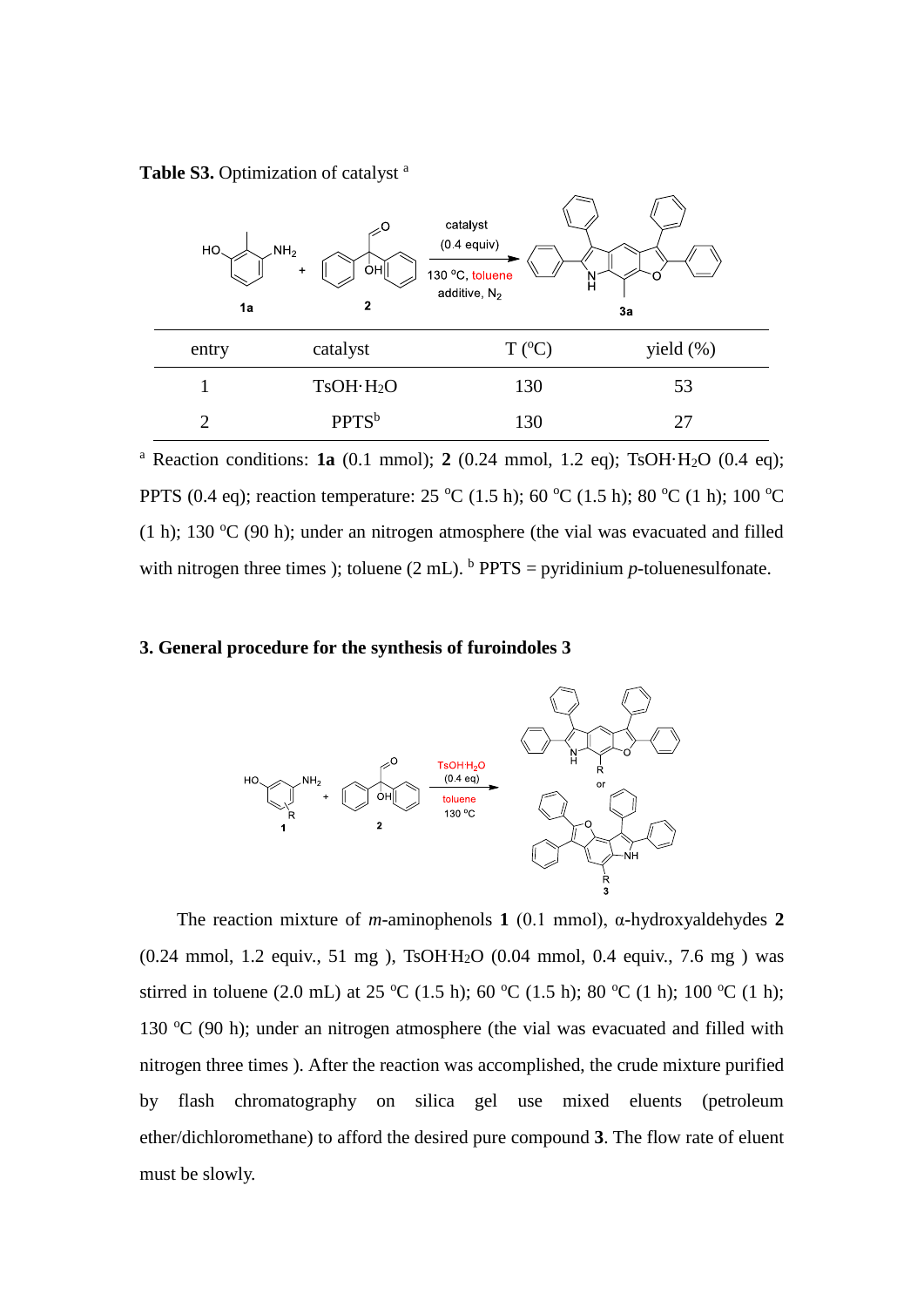#### **4. Experimental characterization data for products**

8-methyl-2,3,5,6-tetraphenyl-7*H*-furo[3,2-*f*]indole **(3a)**



<sup>1</sup>H NMR (400 MHz, CDCl3) δ 8.05 (s, 1H), 7.69 – 7.65 (m, 2H), 7.52 (dd, *J* = 10.3, 3.3 Hz, 3H), 7.44 (td, *J* = 7.2, 1.9 Hz, 6H), 7.37 – 7.25 (m, 10H), 2.78 (s, 3H). <sup>13</sup>C NMR (101 MHz, CDCl3) δ 150.61, 149.74, 135.34, 134.83, 134.53, 133.60, 133.02, 131.35, 130.28, 129.97, 128.96, 128.67, 128.59, 128.33, 128.16, 127.82, 127.56, 127.42, 126.81, 126.57, 126.22, 125.95, 118.05, 115.40, 106.50, 101.81, 9.88. HRMS (EI):  $m/z$  (M<sup>+</sup>) calcd for C<sub>35</sub>H<sub>25</sub>NO: 475.1936; found: 475.1938.

5-methyl-2,3,7,8-tetraphenyl-6*H*-furo[2,3-*e*]indole **(3b)**



<sup>1</sup>H NMR (400 MHz, CDCl<sub>3</sub>)  $\delta$  8.26 (s, 1H), 7.72 (d, J = 7.3 Hz, 2H), 7.57 – 7.52 (m, 4H), 7.49 (t, *J* = 7.2 Hz, 4H), 7.43 (t, *J* = 7.3 Hz, 3H), 7.35 – 7.30 (m, 4H), 7.25 - 7.17 (m, 3H), 7.05 (s, 1H), 2.55 (s, 3H); <sup>13</sup>C NMR (101 MHz, CDCl3) δ 147.68, 146.13, 135.01, 134.51, 133.93, 133.52, 132.87, 131.45, 130.80, 130.09, 128.97, 128.81, 128.47, 128.32, 127.98, 127.79, 127.50, 127.23, 126.44, 125.95, 123.59, 118.20, 116.44, 114.41, 114.09, 113.82, 16.85; HRMS (ESI): m/z (M+H)<sup>+</sup> calcd for C35H26NO: 476.2009; found: 476.2007.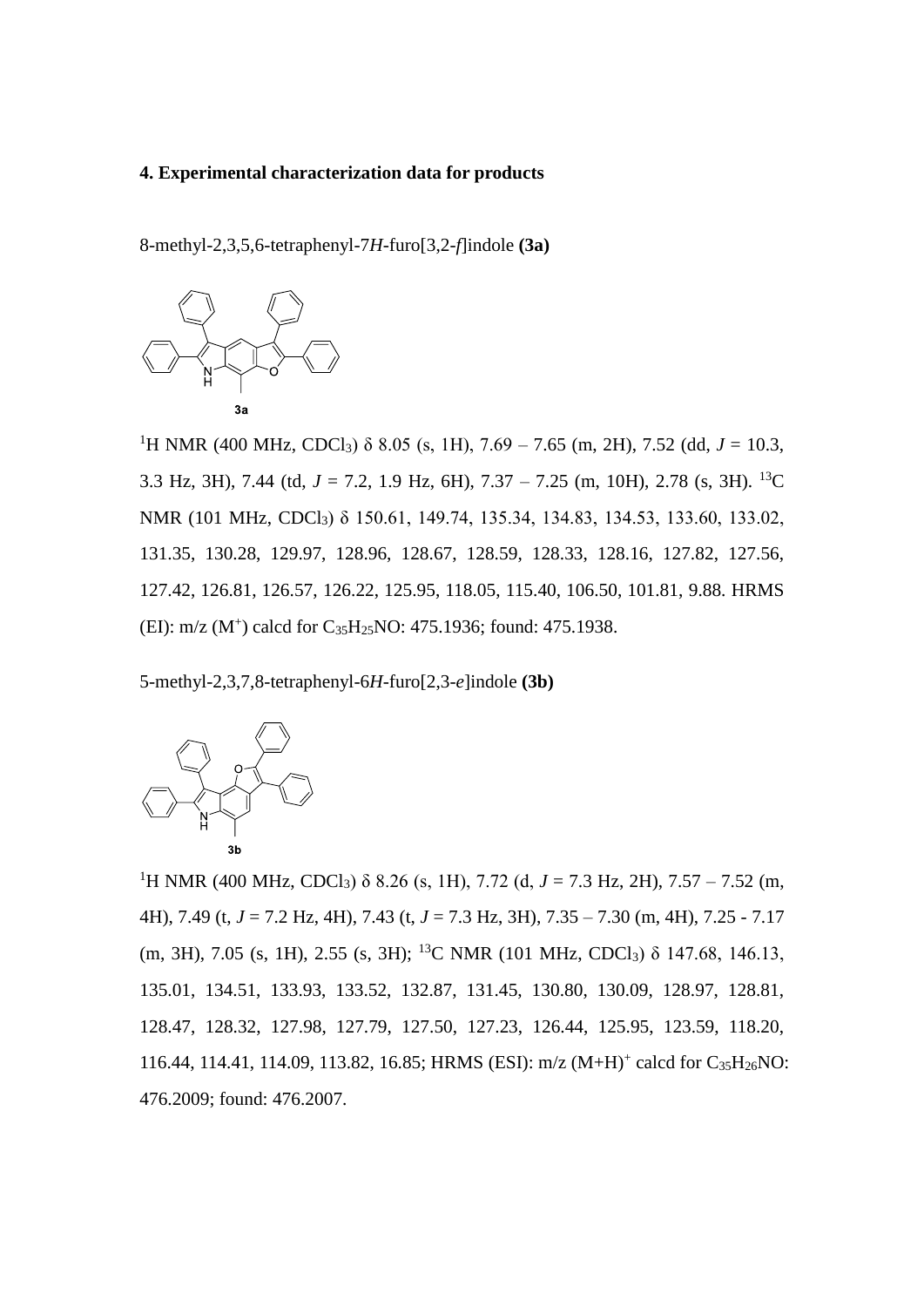8-bromo-2,3,5,6-tetraphenyl-7*H*-furo[3,2-*f*]indole **(3c)**



<sup>1</sup>H NMR (400 MHz, CDCl<sub>3</sub>)  $\delta$  8.04 (s, 1H), 7.69 (t, *J* = 7.9 Hz, 4H), 7.61 – 7.52 (m, 4H), 7.46 – 7.37 (m, 5H), 7.32 (td, *J* = 7.7, 3.1 Hz, 4H), 7.25 (d, *J* = 7.1 Hz, 4H). <sup>13</sup>C NMR (101 MHz, CDCl<sub>3</sub>) δ 151.76, 149.16, 135.20, 134.37, 132.77, 131.98, 130.84, 130.34, 129.73, 129.53, 128.73, 128.60, 128.49, 128.36, 128.28, 127.98, 127.64, 127.26, 126.42, 124.60, 116.78, 116.21, 115.88, 115.03, 105.45. HRMS (EI): m/z (M<sup>+</sup> ) calcd for  $C_{34}H_{22}^{79}BrNO: 539.0885$ ; found: 539.0886;  $C_{34}H_{22}^{81}BrNO: 541.0864$ ; found: 541.0871.

5-bromo-2,3,7,8-tetraphenyl-6*H*-furo[2,3-*e*]indole **(3d)**



<sup>1</sup>H NMR (400 MHz, CDCl<sub>3</sub>)  $\delta$  8.55 (s, 1H), 7.69 (d, J = 7.3 Hz, 2H), 7.55 – 7.49 (m, 8H), 7.46 – 7.41 (m, 4H), 7.39 – 7.35 (m, 3H), 7.27 – 7.19 (m, 4H). <sup>13</sup>C NMR (101 MHz, CDCl<sub>3</sub>) δ 148.52, 146.45, 134.43, 134.36, 133.10, 132.87, 132.13, 130.89, 130.71, 129.95, 129.11, 128.87, 128.49, 128.37, 128.18, 128.07, 127.80, 127.66, 126.75, 126.06, 124.91, 117.69, 116.36, 115.00, 114.55, 100.25. HRMS (EI): m/z (M<sup>+</sup> ) calcd for  $C_{34}H_{22}^{79}BrNO: 539.0885$ ; found: 539.0884;  $C_{34}H_{22}^{81}BrNO: 541.0864$ ; found: 541.0867.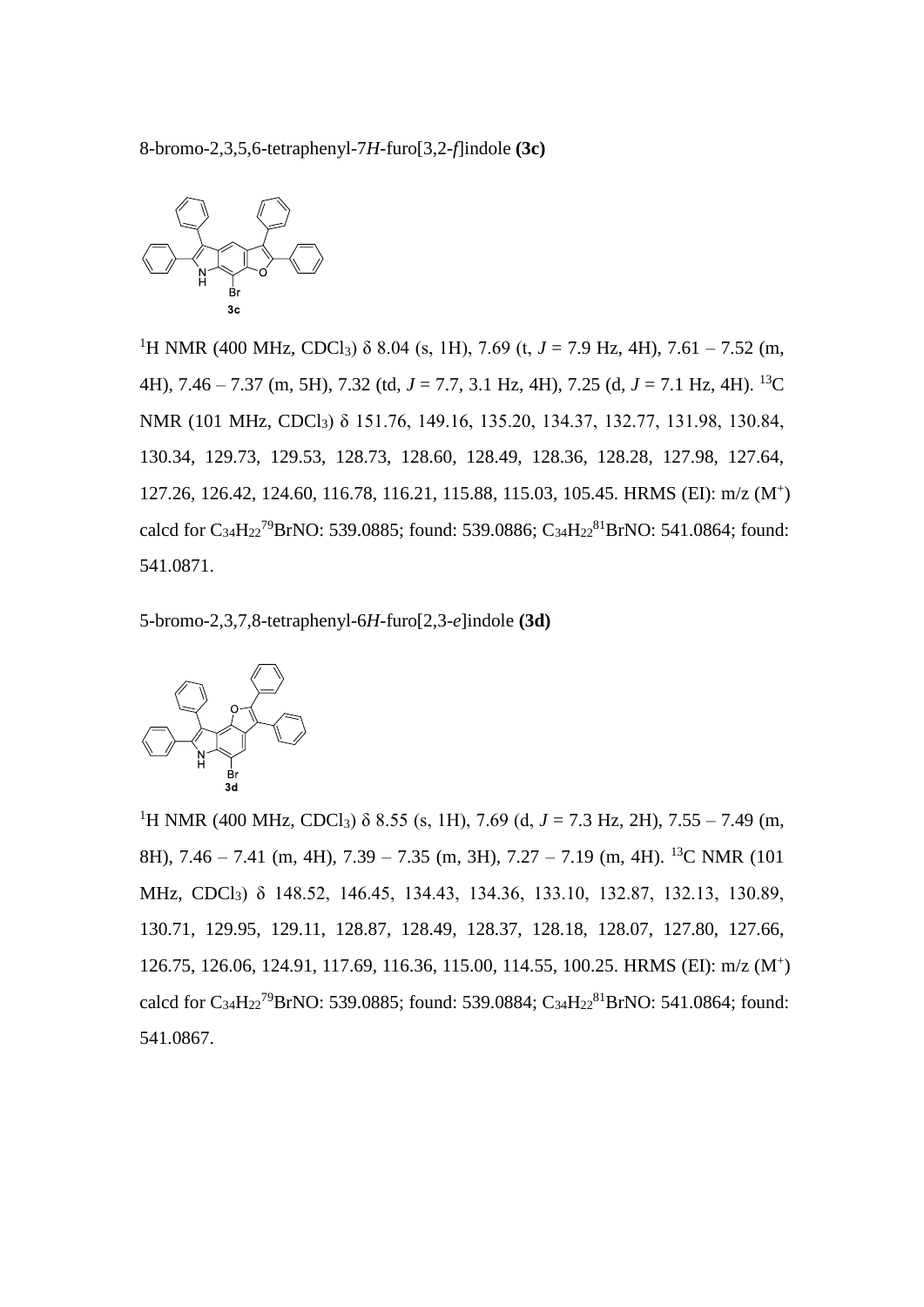5-chloro-2,3,7,8-tetraphenyl-6*H*-furo[2,3-*e*]indole **(3e)**



<sup>1</sup>H NMR (400 MHz, CDCl<sub>3</sub>)  $\delta$  8.57 (s, 1H), 7.69 (d, J = 7.5 Hz, 2H), 7.54 -7.47 (m, 8H), 7.43 (t, *J* = 7.3 Hz, 3H), 7.39 – 7.32 (m, 4H), 7.27 – 7.20 (m, 4H). <sup>13</sup>C NMR (101 MHz, CDCl3) δ 148.60, 145.90, 134.42, 134.37, 133.13, 132.15, 131.66, 130.94, 130.73, 129.94, 129.10, 128.87, 128.47, 128.38, 128.17, 128.08, 127.79, 127.65, 126.76, 126.07, 124.28, 117.86, 115.14, 114.45, 113.40, 112.69. HRMS (EI): m/z (M<sup>+</sup> ) calcd for C<sub>34</sub>H<sub>22</sub><sup>35</sup>ClNO: 495.1390; found: 495.1386; C<sub>34</sub>H<sub>22</sub><sup>37</sup>ClNO: 497.1360; found: 497.1384

5-fluoro-2,3,7,8-tetraphenyl-6*H*-furo[2,3-*e*]indole **(3f)**



<sup>1</sup>H NMR (400 MHz, DMSO-d<sub>6</sub>)  $\delta$  12.31 (s, 1H), 7.58 (d, *J* = 7.6 Hz, 2H), 7.53 - 7.46 (m, 8H), 7.43 – 7.36 (m, 6H), 7.33 – 7.24 (m, 4H), 6.90 (d, *J* = 10.6 Hz, 1H). <sup>13</sup>C NMR (101 MHz, DMSO-*d*<sub>6</sub>) δ 148.20, 147.68 (d, *J*<sub>1F</sub> = 239.8 Hz), 143.06, 136.07, 134.85, 132.76, 132.03, 130.90, 130.78, 129.93, 129.75, 129.41, 129.14, 128.94, 128.54, 128.50, 128.44, 127.10, 125.91, 123.79 (d, *J*2F = 17.4 Hz), 121.78 (d, *J*3F = 8.8 Hz), 118.71 (d,  $J_{4F} = 3.5$  Hz), 116.41 (d,  $J_{3F} = 5.6$  Hz), 113.23, 113.22, 97.70 (d,  $J_{2F} =$ 20.4 Hz). <sup>19</sup>F NMR (377 MHz, DMSO-d<sub>6</sub>) δ -136.69. HRMS (EI): m/z (M<sup>+</sup>) calcd for C34H22FNO: 479.1685; found: 479.1683.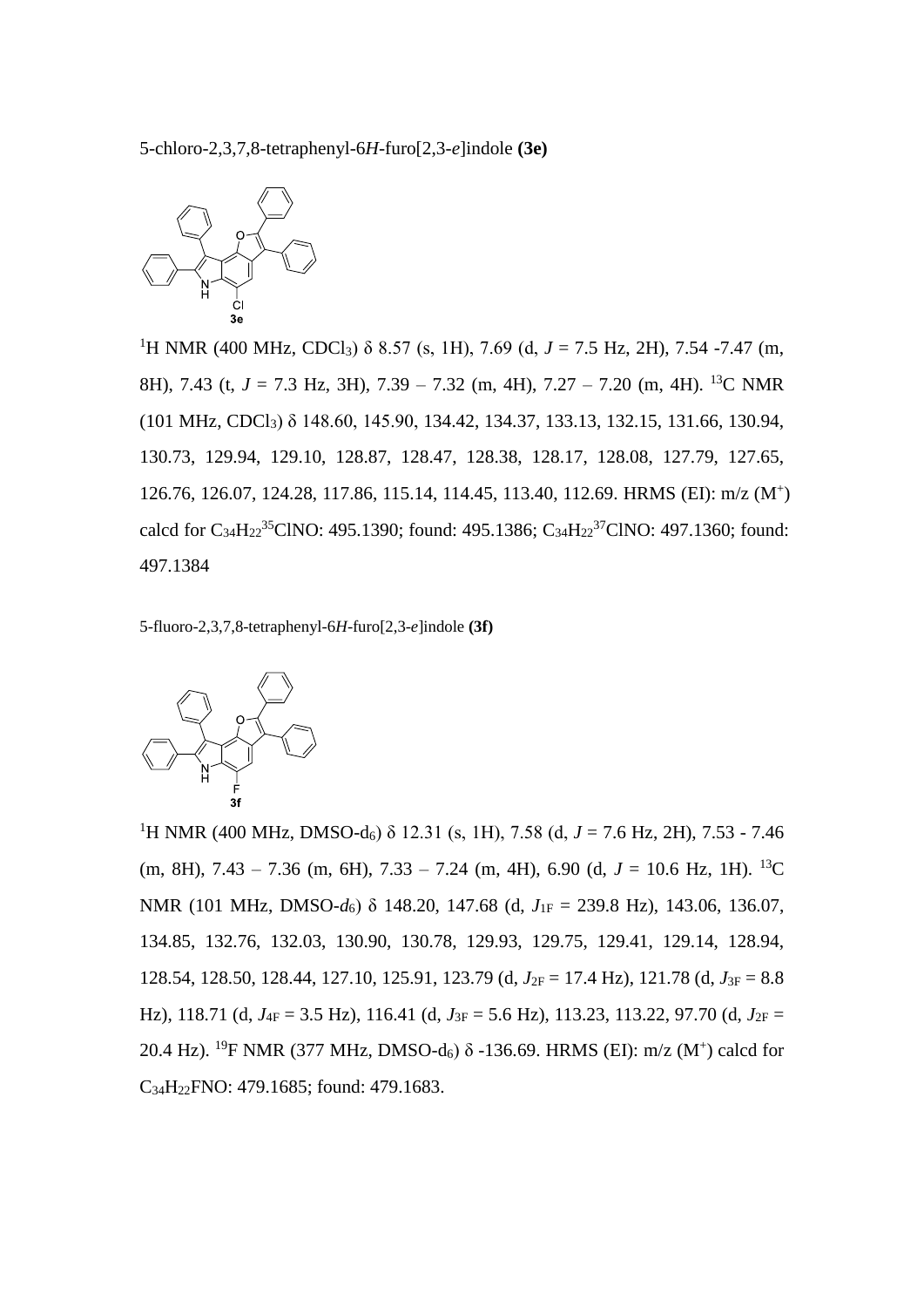



 $\frac{1}{200} \quad \ \ \, 190 \quad \ \ \, 180 \quad \ \ \, 170 \quad \ \ \, 160 \quad \ \ \, 150 \quad \ \ \, 140 \quad \ \ \, 130 \quad \ \ \, 120 \quad \ \ 110 \quad \ \ \, 100 \quad \ \ \, 90 \quad \quad \ 80 \quad \quad \, 70 \quad \ \ \, 60 \quad \ \ \, 50 \quad \ \, 40$ 

 $20 \t 10 \t 0 \t -1$ 

 $\frac{1}{30}$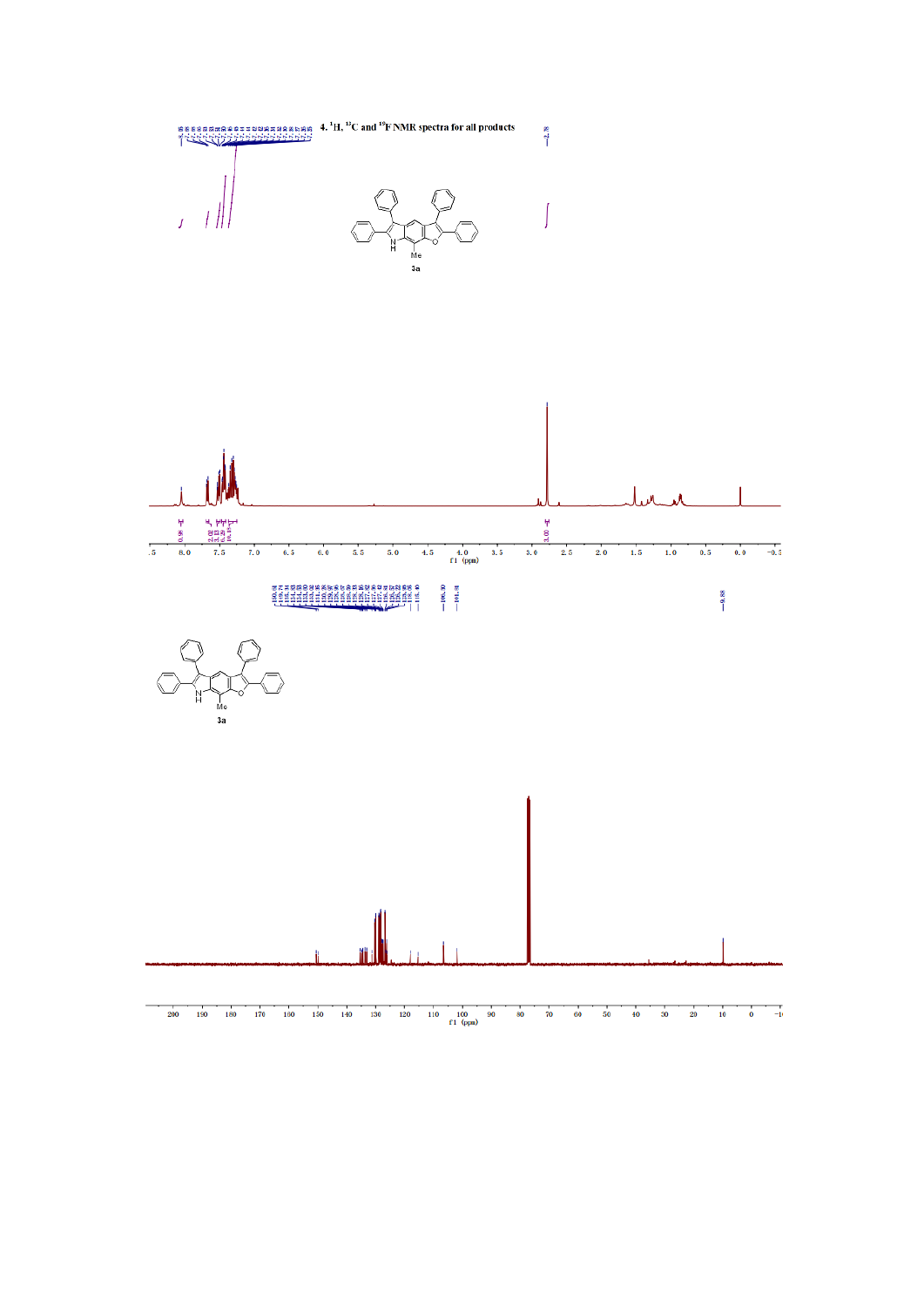

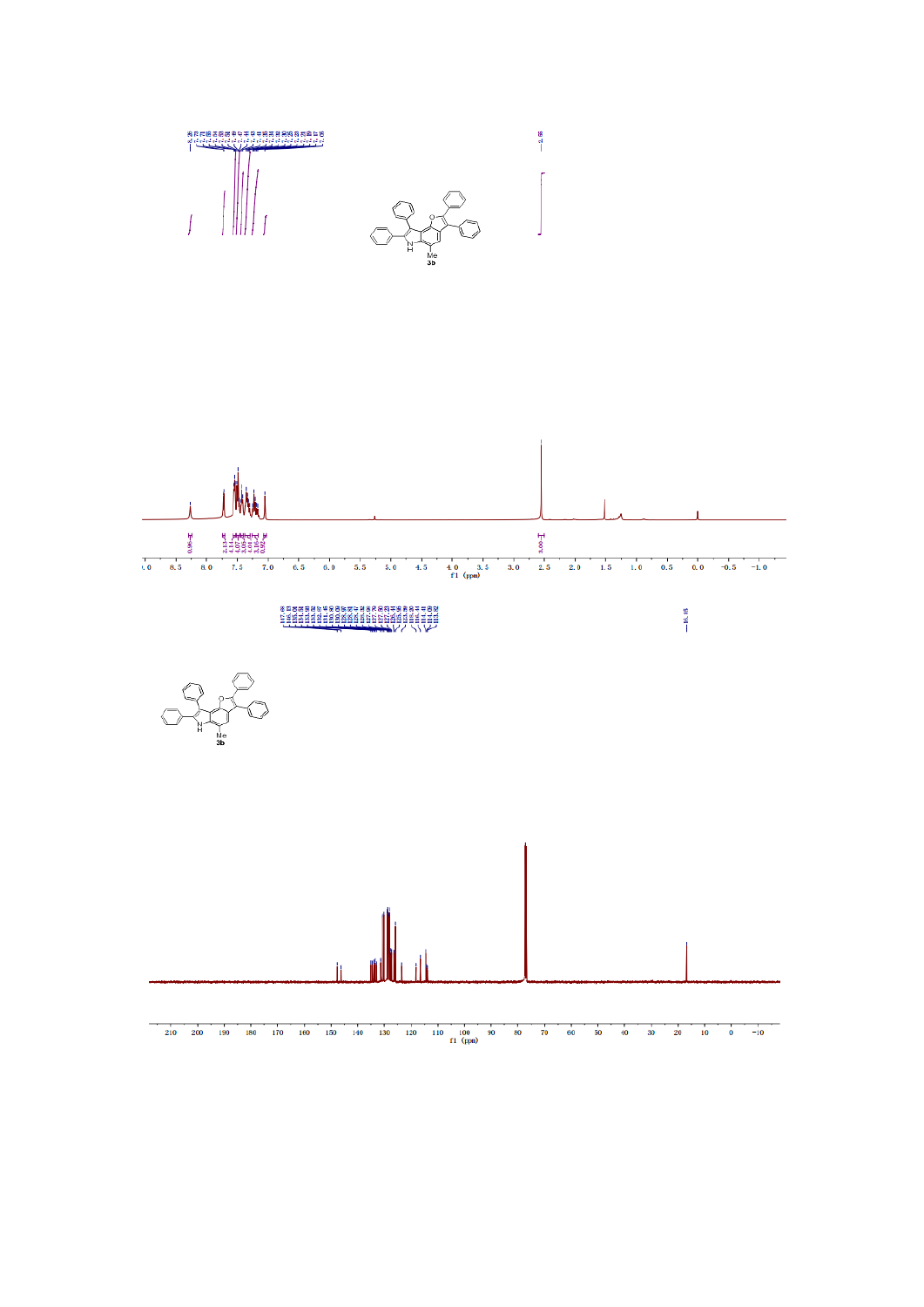

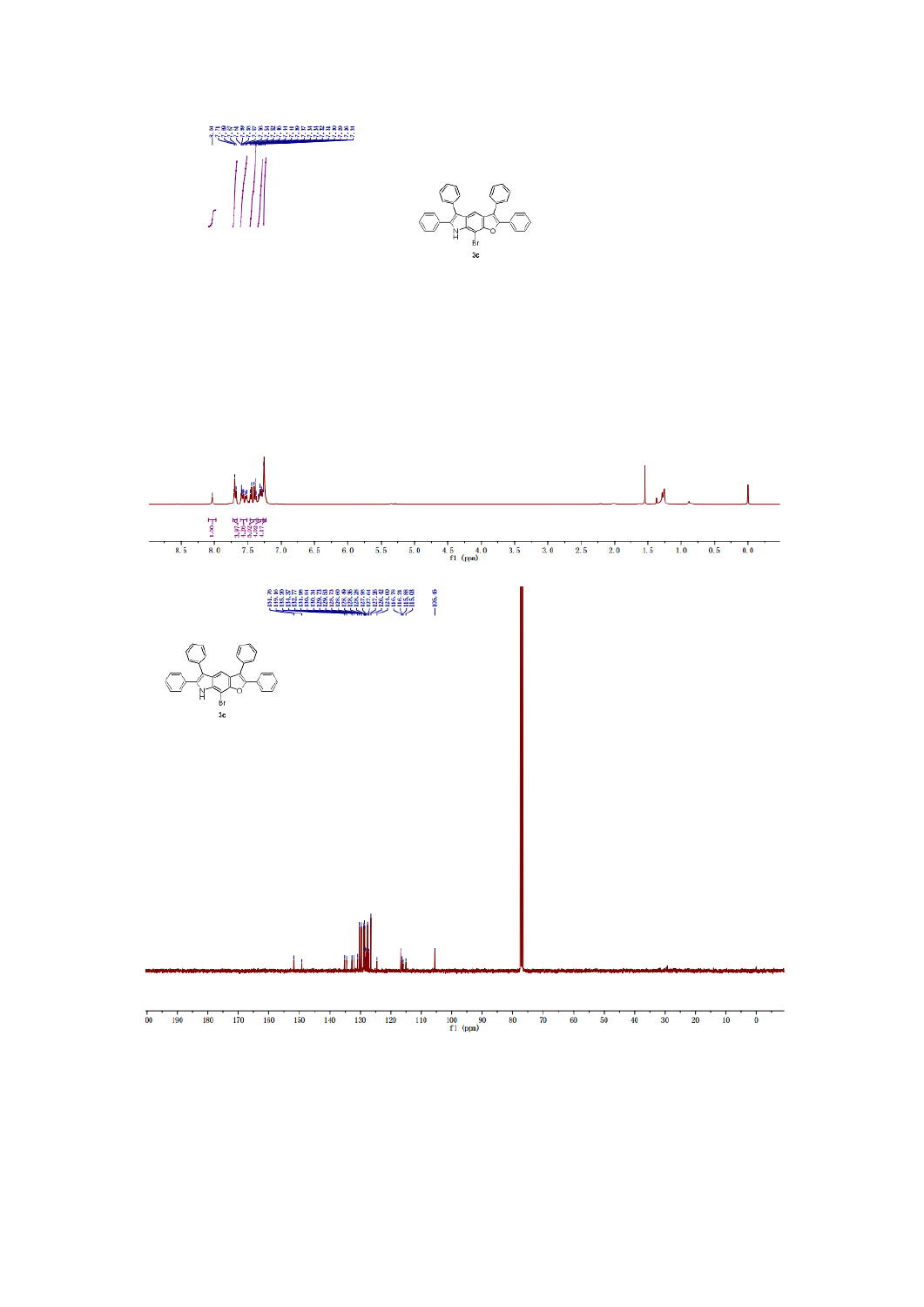

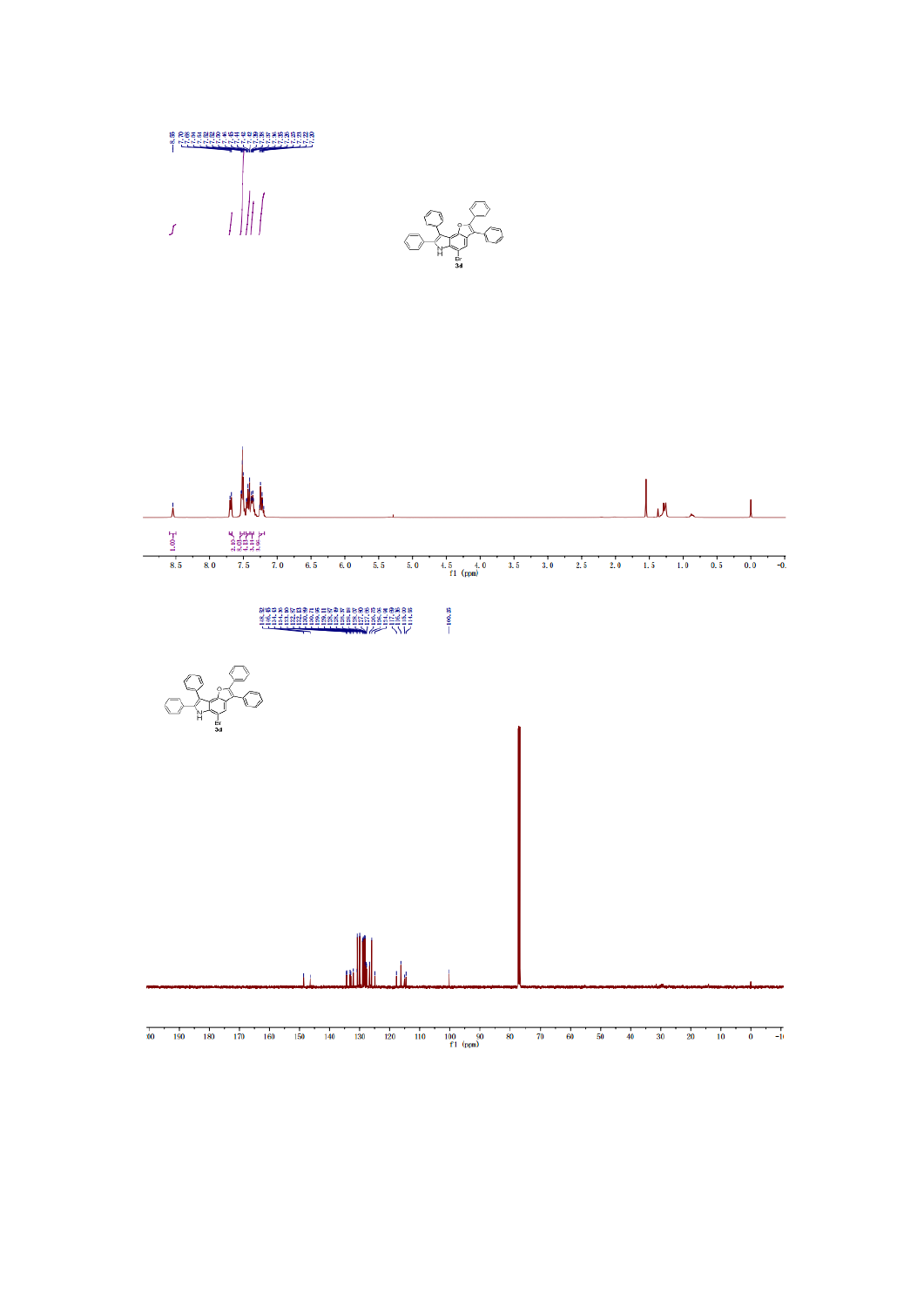



 $\frac{1}{200} \quad \frac{1}{190} \quad \frac{1}{180} \quad \frac{1}{170} \quad \frac{1}{160} \quad \frac{1}{150} \quad \frac{1}{140} \quad \frac{1}{130} \quad \frac{1}{120} \quad \frac{1}{100} \quad \frac{1}{100} \quad \frac{1}{90} \quad \frac{1}{90} \quad \frac{1}{80} \quad \frac{1}{70} \quad \frac{1}{60} \quad \frac{1}{50} \quad \frac{1}{40} \quad \frac{1}{30} \quad \frac{1}{20} \quad \frac{1}{10} \$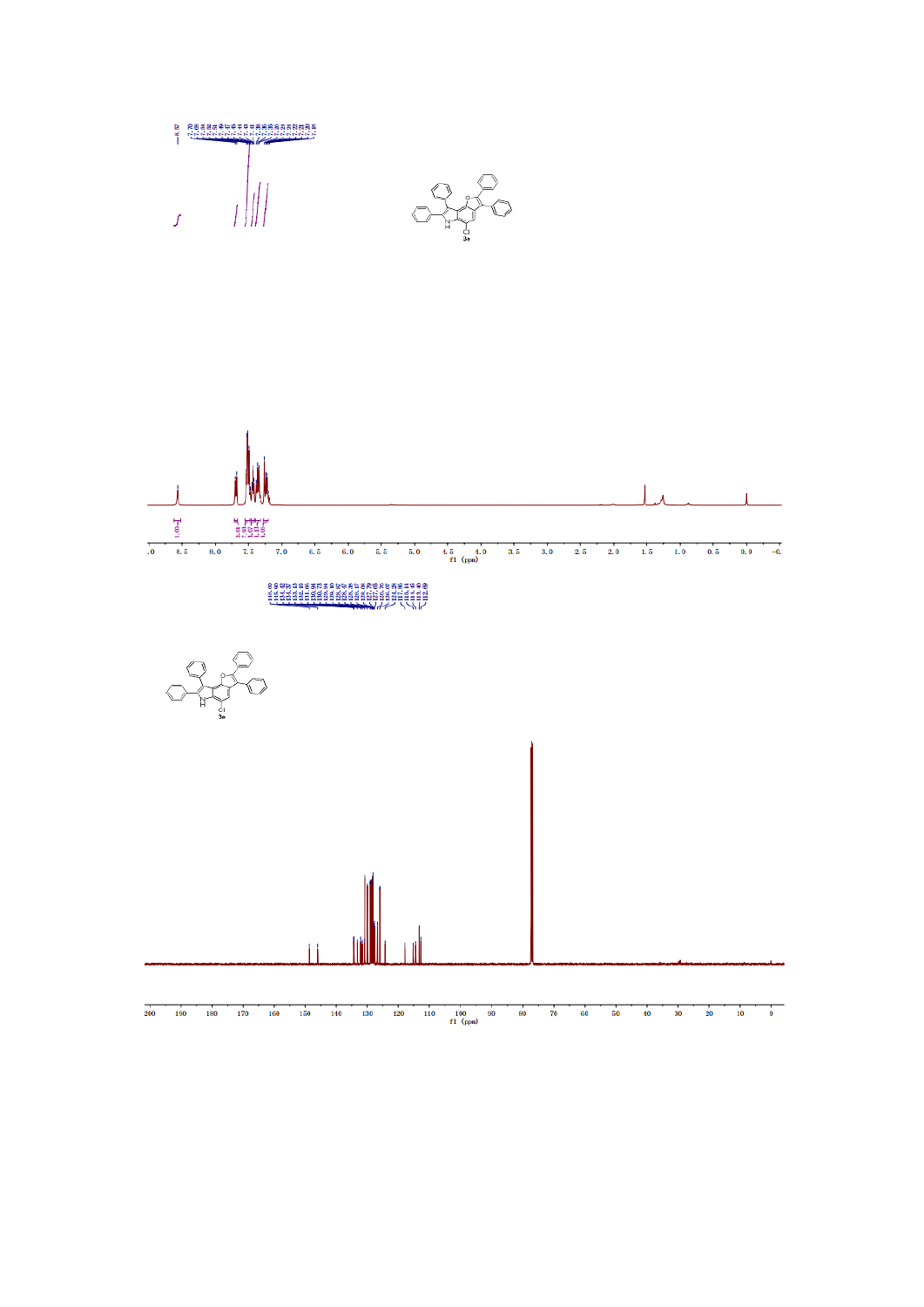